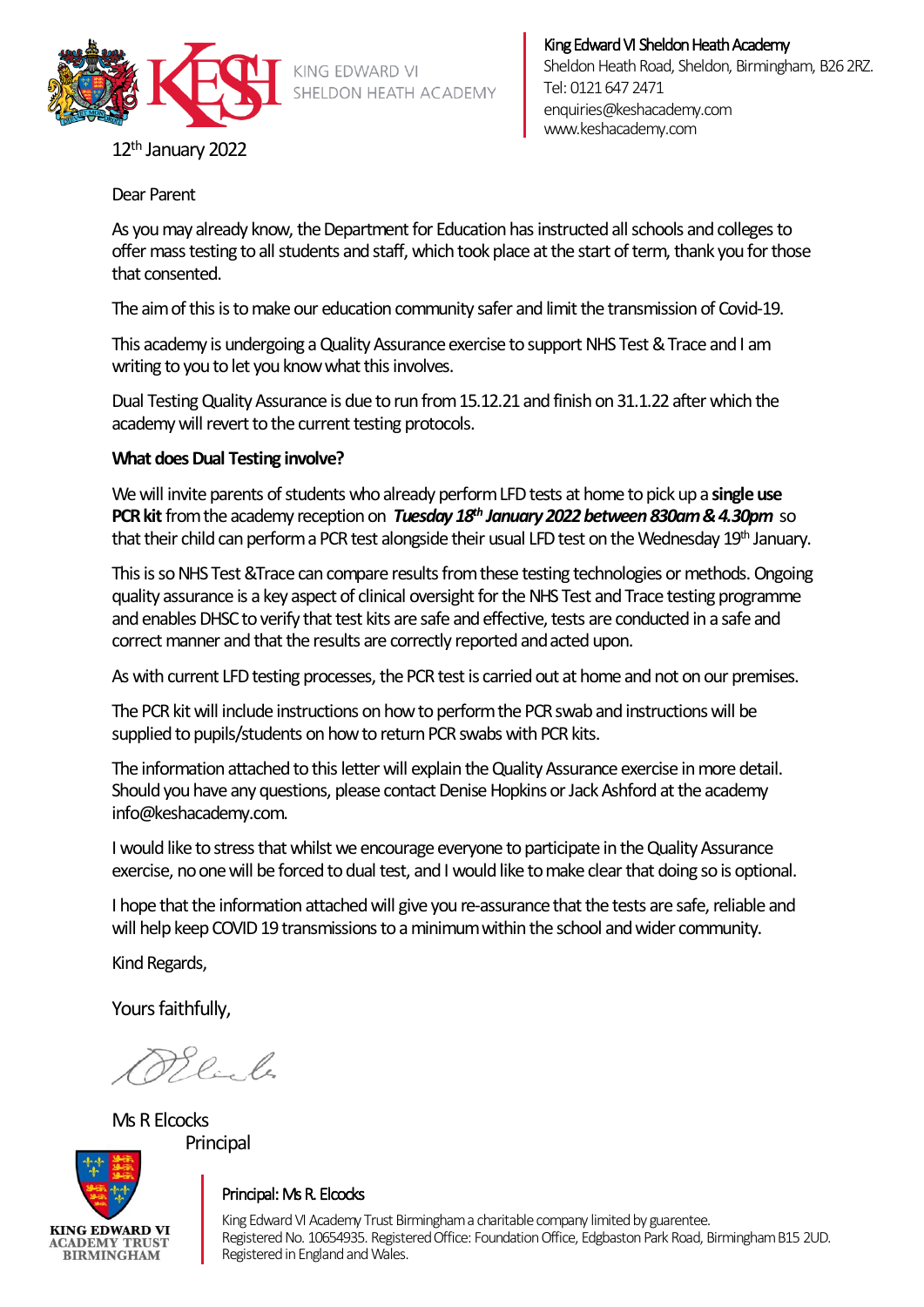

# **Information on Quality Assurance Dual Testing at Home**

## **Why do we need Quality Assurance?**

Quality assurance helps us monitor the following:

- Test kits and supplies provided are safe and effective
- Tests are conducted in a safe and correct manner
- Results of the testing are reported, and acted upon for positive cases
- Testing is accessible and acceptable to students and staff in schools
- There is sufficient uptake of testing to help reduce transmission of Covid-19 through asymptomatic spread

Quality assurance will be ongoing and is an essential part of NHS Test and Trace in schools.

### **What does this mean for me?**

- This programme will focus on home self-tests and is optional.
- Those who opt in for Quality Assurance will be provided a single use PCR kit, in addition to their LFD kits to take home.
- You will be asked to dual test using both tests the PCR swab will also act as a confirmatory PCR test if the LFD result is positive.

The PCR and LFD test must be linked together via a web page which takes less than 5 minutes to complete. Instructions on how to do this can be found in the Participant Information Sheet and Addendum Sheet which will be supplied by the school/college.

The LFD and PCR results will be processed allowing NHS Test & Trace to understand the performance between the two tests.

• The PCR test also acts a confirmatory PCR test if the LFD result is positive – further registration will be required, and instructions will be in the Participant Information Sheet & Addendum.



### Principal: Ms R. Elcocks

King Edward VI Academy Trust Birmingham a charitable company limited by guarentee. Registered No. 10654935. Registered Office: Foundation Office, Edgbaston Park Road, Birmingham B15 2UD. Registered in England and Wales.